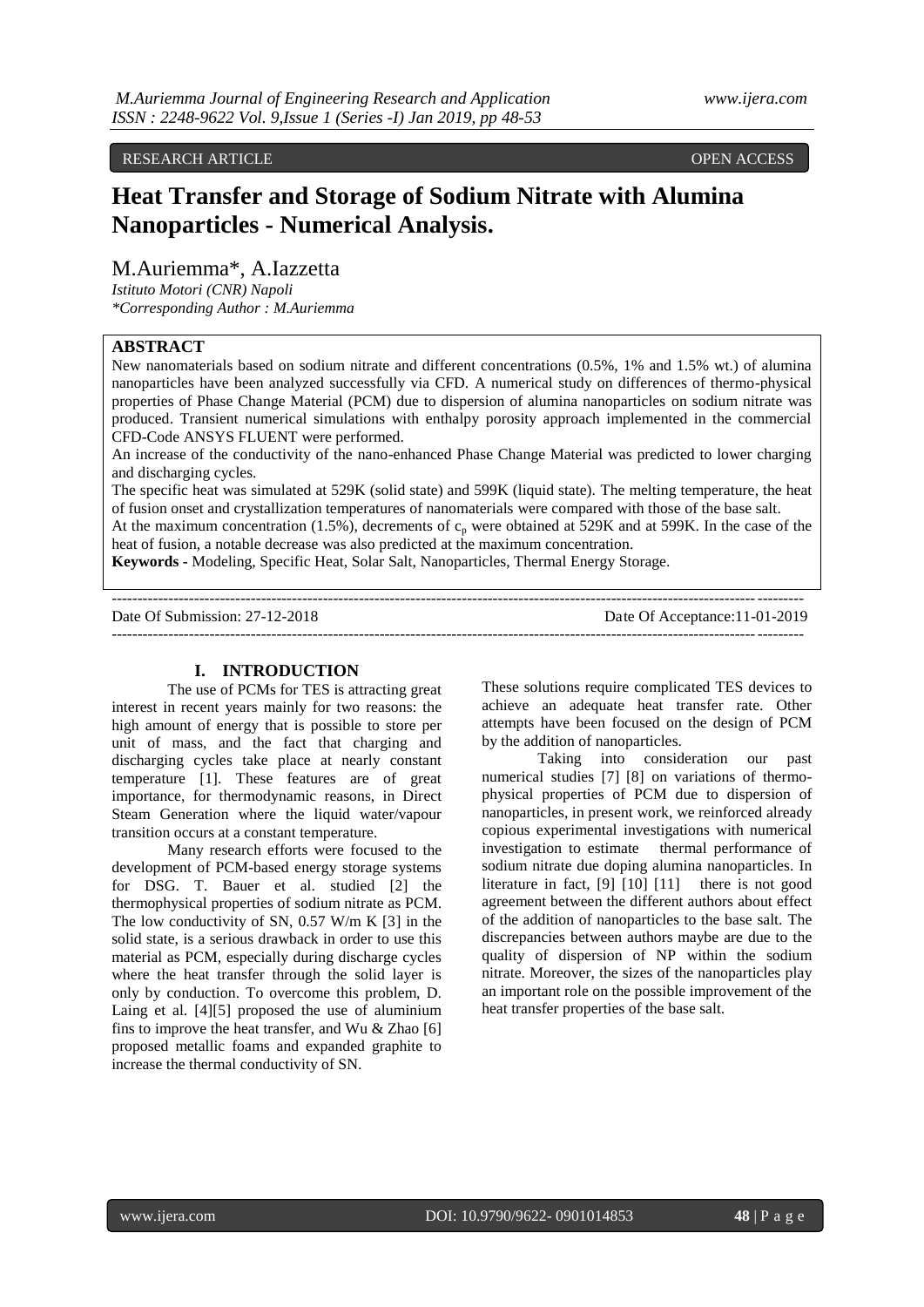#### **II. COMPUTATIONAL METHODOLOGY AND THERMAL PHYSICAL PROPRIETIES**

| <b>Property</b> | wu wu mu<br><b>SN</b> | <b>ANPs</b>         |
|-----------------|-----------------------|---------------------|
|                 |                       |                     |
| <b>Density</b>  | 2320-7.15e-           | 3980                |
| (kg/m3)         | $1 \cdot T(K)$        | $[14]$              |
|                 | $[13]$                |                     |
| Specific heat   | 1.776<br>(599)        |                     |
| (kJ/kgK)        | K)                    |                     |
|                 | 2.431<br>(529)        |                     |
|                 | K)                    |                     |
| Conductivity    | 0.514                 | 1.471 (669          |
| (W/mK)          | (liquid)              | K)                  |
|                 | $[15]$                | 1.237 (529          |
|                 |                       | K)                  |
|                 |                       | 1.195 (469)         |
|                 | 0.57                  | K)                  |
|                 | (solid)               |                     |
|                 | [4]                   | 20.2<br>(500)<br>K) |
|                 |                       | 15.8<br>(600)       |
|                 |                       | K)                  |
|                 |                       | 12.6<br>(700)       |
|                 |                       | K)                  |
| Viscosity       | $0.1041$ ·exp $($     |                     |
| (mPa·s, cp)     | $1.63e-$              |                     |
| Latent<br>heat  | /(8.314T))            |                     |
| (kJ/kg)         | $[13]$                |                     |
| <b>Melting</b>  |                       |                     |
| temperature     | 180                   |                     |
| (K)             | $[2]$                 |                     |
|                 | 581                   |                     |
|                 | $\lceil 2 \rceil$     |                     |

| Table 1. Thermo-physical properties of SN from  |
|-------------------------------------------------|
| existing literature or experimentally measured. |

In the first place, numerical study about variations of thermo-physical properties of SN-based PCMs doped with alumina nanoparticles performed. In particular, we focused on numerical investigation of the melting and solidification of SN-based dispersed with three different concentrations (0.5%, 1% and 1.5% wt.) of alumina nanoparticles that is heated or cooled from one side of square enclosure of dimensions of 1 cm  $\times$  1 cm. The integrated simulation system ANSYS Workbench 15.0 for the numerical study was used including mesh generation tool ICEM and FLUENT software. In FLUENT, the melting and solidification model with volume of fluid (VOF) that includes the physical model to disperse nanoparticles in the PCM and their interactions is applied. During melting and solidification processes, the enhancement of heat transfer is considered. For this aim, the thermosphysical properties of both starting materials (SN

and ANPs) were required as inputs. The values (Table 1) were obtained from existing literature.

The geometry contains first sodium nitrate (SN) end then sodium nitrate (SN) with different concentrations (0.5%, 1% and 1.5% wt.) of alumina nanoparticles (ANPs).

For charging process initial temperature of the nePCM is 571 K,two wall sides are at a constant temperature of 591, the other two walls are adiabatic. For discharging process, initial discharging process, initial temperature of the nePCM is 591 K,two wall sides are at a constant temperature of 571, the other two walls are adiabatic.

## **III. PHYSICAL MODEL - GOVERNING EQUATION**

Assumptions made:

- $\checkmark$  The flow is Newtonian, incompressible and laminar.
- The viscous dissipations are negligible.
- $\checkmark$  The physical properties of PCM are temperature-dependent.
- Heat transfer is both conduction and convection controlled.
- $\checkmark$  The volume variation resulting from the phase change is neglected.

2D model is used, neglecting 3D convection. With this hypothesis, the results may be considered almost real because the 3D convection duration is very short compared with the whole melting process.

PCM Storage System: Fluid flow, heat transfer and phase change of the PCM processes with nanoparticles are regarded in the storage system [7] [8] The governing conservation equations are:

Continuity equation:  $\partial \rho$ 

$$
\frac{\partial \rho}{\partial t} + \nabla \cdot (\rho \vec{U}) = 0 \tag{5}
$$

Momentum equation:

$$
\frac{\partial}{\partial t} \left( \rho \overrightarrow{U} \right) + \nabla \cdot \left( \rho \overrightarrow{U} \overrightarrow{U} \right) = -\nabla \cdot P + \rho \overrightarrow{g} + \nabla \cdot \overrightarrow{\tau} + \overrightarrow{F} \tag{6}
$$

Where P is the static pressure,  $\tau$  is the stress tensor, and  $\overrightarrow{P}$  and  $\overrightarrow{F}$  are the gravitational body and external body forces, respectively.

Energy  
\n
$$
\frac{\partial(\rho H)}{\partial t} + \nabla \cdot (\rho \vec{U} H) = \nabla \cdot (K \nabla T) + S \qquad (7)
$$

where H is the enthalpy, T is the temperature,  $\rho$  is density, K is the thermal conductivity,  $U$  is the velocity and S is volumetric heat source term and is equal to zero in the present study.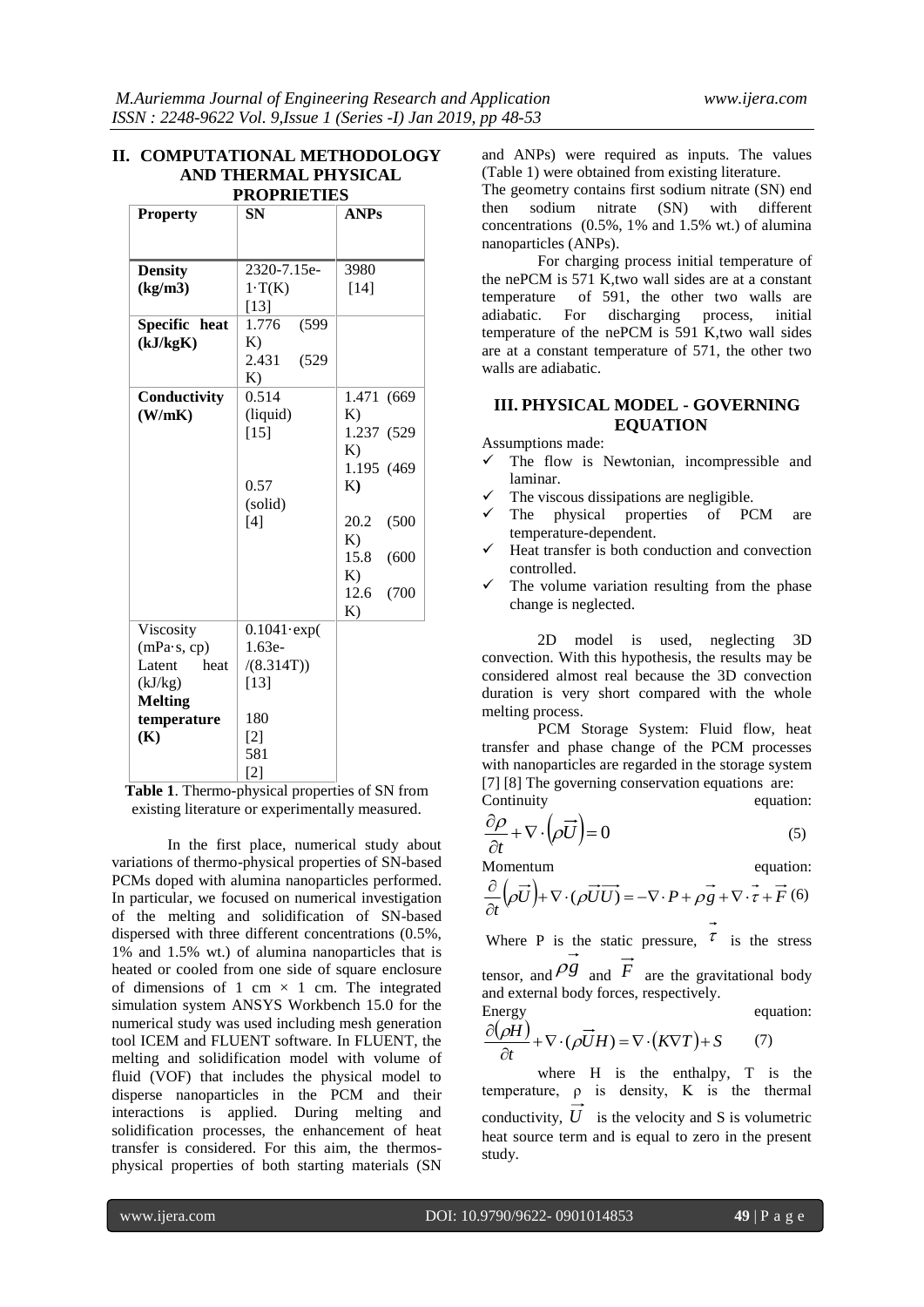The total enthalpy H of the PCM was computed as the sum of the sensible enthalpy, h and the latent heat, ΔH. The latent heat content, in terms of the latent heat of the PCM, L is:

$$
\Delta H = \beta L \tag{8}
$$

Where  $\beta$  is liquid fraction and is defined as:

$$
\beta = 0 \quad \text{if} \quad T < T_{solid}
$$
\n
$$
\beta = 1 \quad \text{if} \quad T > T_{solid}
$$
\n
$$
\beta = \frac{T - T_{solid}}{T_{liquid} - T_{solid}} \quad \text{if} \quad T_{solid} < T < T_{liquid} \tag{9}
$$

The solution for temperature is essentially an iteration between the energy Eq. (7) and the liquid fraction Eq. (9). The enthalpy-porosity technique treats the mushy region (partially solidified region) as a porous medium. The porosity in each cell is set equal to the liquid fraction in that cell. In fully solidified region, the difference in the solidus and liquid temperatures defines the transition from solid to liquid phases during the melting of PCM. The density, specific heat capacity and latent heat of the nanoPCM were defined as follows [D]:

$$
\rho_{npcm} = \phi p_{np} + (1 - \phi) \rho_{pcm} \tag{10}
$$

$$
c_{p_{npcm}} = \frac{\phi(\rho c_p)_{np} + (1 - \varphi)(\rho c_p)_{pcm}}{\rho_{npcm}}
$$
(11)

$$
L_{\text{npcm}} = \frac{(1 - \varphi)(\rho L)_{\text{pcm}}}{\rho_{\text{npcm}}} \tag{12}
$$

Where  $φ$  is volumetric fraction of nanoparticle. The dynamic viscosity and thermal conductivity of the nePCM are given by the  $\epsilon$  in  $= 0.983^{e^{(12.958\phi)}}$ 

following:  
\n
$$
\mu_{nperm} = 0.983^{\circ}
$$
\n(13)

**Thermophysical Properties** - The effective thermal conductivity of the nanoPCM, which includes the effects of particle size, particle volume fraction and temperature dependence as well as properties of the base PCM and the particle subject to Brownian motion, is given by:

$$
K_{n\text{perm}} = \frac{K_{np} + 2K_{\text{perm}} - 2(K_{\text{perm}} - K_{np})\phi}{K_{np} + 2K_{\text{perm}} + (K_{\text{perm}} - K_{np})\phi} K_{\text{perm}} + 5 \times 10^4 \beta_k \phi \rho_{\text{perm}} C_{p_{\text{perm}}} \sqrt{\frac{BT}{\rho_{np} d_{np}}} f(T, \phi)
$$
\n(14)

Where B is Boltzmann constant, 1.381×10−23 J/K and

$$
\beta_k = 8.4407 \cdot (100 \phi)^{-1.07304} \tag{15}
$$

$$
f(T,\phi) = (2.8217 \times 10^{-2} \phi + 3.917 \times 10^{-3}) \frac{T}{T_{ref}} + (-0.669 \times 10^{-2} \phi - 3.91123 \times 10^{-3})
$$
  
(16)

The first part of Eq. (14) was obtained directly from the Maxwell model while the second part accounts for Brownian motion, which causes the temperature

dependence of the effective thermal conductivity. Note that there is a correction factor in the Brownian motion term, since there should be no Brownian motion in the solid phase. Its value is defined as the same as for liquid fraction, β in Eq.(9). For the numerical study, the integrated simulation system ANSYS Workbench 15.0 is used. The platform includes mesh generation tool ICEM and FLUENT software. Order to reduce the computational time, first, a fine structured mesh near the boundary layer and an increasingly coarser mesh in the rest of the domain was generated, and then the mesh is exported into FLUENT for solving the governing equations. To investigate both about dispersed nanoparticles in the PCM that about their interactions, in FLUENT, the melting model together to volume of fluid (VOF) model are applied. For modelling the melting process, the enthalpy-porosity technique is used. In this technique, the melt interface was not tracked explicitly. The liquid fraction indicating the fraction of the cell volume that is in liquid form was computed at each iteration, based on an enthalpy balance. The mushy zone is the region where the porosity increases from 0 to 1 as the PCM melts. To account for temperature dependence, the input parameters of PCM and of nanoparticles were defined using different user- defined functions (UDF) written in C++ language. The PRESSURE BASED method with the FIRST ORDER UPWIND differencing scheme were used for solving the momentum and energy equations, whereas the PRESTO scheme is adopted for the pressure correction. The under-relaxation factors for the velocity components, pressure correction and thermal energy are 0.5, 0.3 and 1 respectively. Grid dependence test showed that the maximum difference of the PCM temperature at an identical time is within 0.01% between using 4000 cells and 4800 cells with a time step of 0.1 s. After mesh independence study, considering both accuracy and computing time, 4400 cells with a time step of 0.1 s are used in the computations.

#### **IV. RESULTS AND DISCUSSION**

Transient two-dimensional numerical simulations were implemented for sodium SN and SN doped with 0.5%, 1% and 1.5% by mass of alumina nanoparticles, during charging and discharging processes. The aim was to scan the influence of the addition of nanoparticles suspended in the PCM in relation to:

- The thermo-physical properties
- The heat transfer rate

Limitations and advantages of the addition of ANPs were analyzed.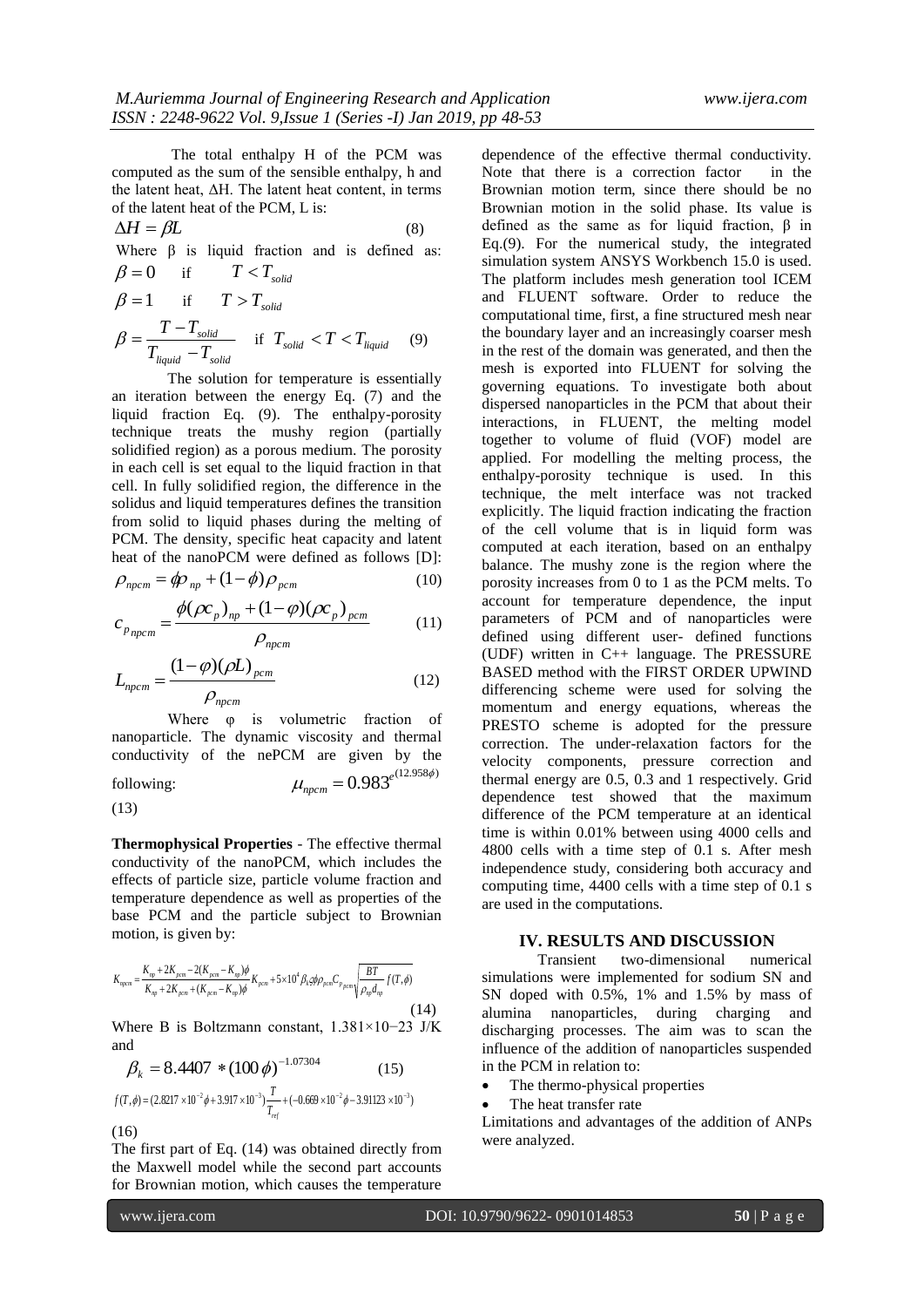

Fig. 1. Thermal conductivity (Top) and dynamic viscosity (Bottom) of SN-based PCMs doped with ANPs (0.5%,1% and 1.5% wt.)

**Thermo-physical Properties** As it can be seen in Figure 1, the thermal conductivity of SN-based PCMs doped with alumina nanoparticles is higher than the base salt SN. The higher the concentration of ANPs is the higher increment of thermal conductivity.

Hence, nePCMs have higher heat transfer rate compared to the same mass of non-doped PCM. Nonetheless, viscosity of SN-based PCMs doped with alumina nanoparticles increases with the mass concentration of ANPs, as shown in Figure 1(bottom). On one hand, the addition of ANPs to the base SN salt will lead to higher heat transfer rates and lower charging and discharging cycles. On the other hand, the higher dynamic viscosities for the ANPs-doped nanofluids will affect negatively to heat transmission by convection. These two effects will be considered in the simulation of a charging and discharging cycle.



**Fig. 2**. Specific heat of SN-based nanofluids vs concentration of ANPs.

As it can be seen in Figure, the  $c_p$  of SNbased nanofluids with ANPs decreases with addition the concentration of ANPs.The differences are more notable at temperatures below the melting point. An important decrease of the latent heat that reached 13.9% for the higher concentration of ANPs (1.5% wt.) was predicted.

**Heat transfer rate** Figure 3 shows time evolution of charging (599 K) and discharging (529 K) of SNbased PCMs doped with ANPs at different concentrations (0.5%, 1% and 1.5% wt.).

These temperatures were approximately 20K over the melting temperature and 50K below solidification temperature respectively.

Figure 3 displays that the charging and discharging cycles are slightly shortened with the addition of ANPs. This is mainly due to the enhancement of the thermal conductivity with the presence of ANPs (Figure 1 Top), despite of the lower convection heat transfers due to higher dynamic viscosities (Figure 2 bottom) for ANPdoped nanofluids. Discharging cycles are normally longer than charging ones because of the formation of a solid layer of lower conductivity that becomes a barrier to the heat conduction.

We ponder that these small improvements of the heat transfer performance simulated within a domain of 1cmx1cm can be considerably increased when higher volumes of PCM are used. In fact, soon, our investigations will continue, also considering varying PCM volume.



**Fig. 3.** Time evolution of charging (599 K) (Top) and discharging (529 K) (Bottom) of SN-based PCMs doped with ANPs at different concentrations (0.5%, 1% and 1.5% wt.).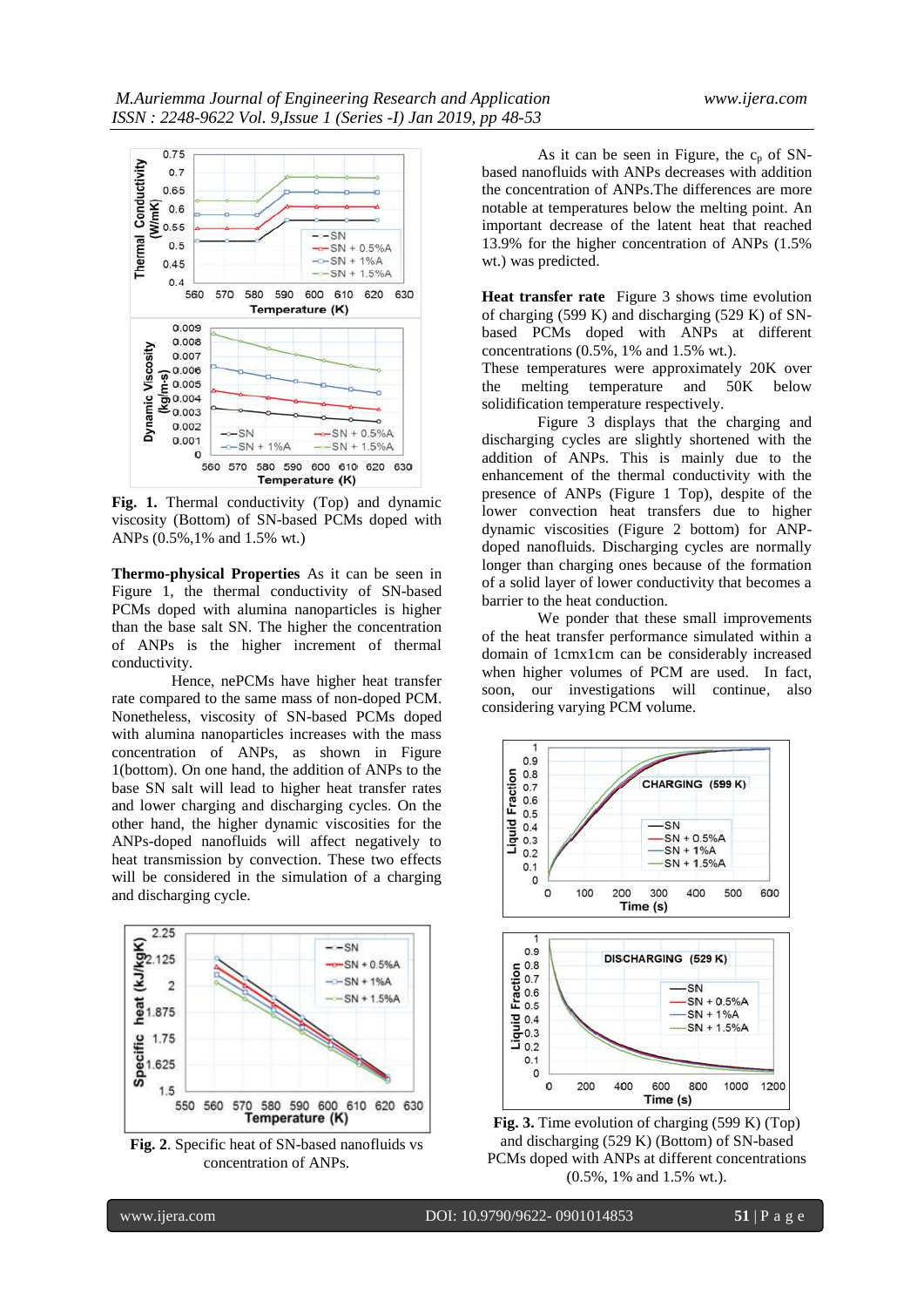Figure 3 shows the simulations for the cp at the two selected temperatures (529K and 599K) as well as the latent heat (kJ/kg). The cp of SN-based nanofluids decreases with the addition of ANPs in both the solid (529K) and liquid state (599K), however the decrease is more evident in the liquid state (599K).

The latent heat also decreases with the addition of ANPs .



**Fig.4.** Top cp at two temperatures (529K and 599K), in the solid and liquid state for the SN and the three nanofluids of SN doped with ANPs (0.5, 1 and 1.5% wt.). Bottom Latent heat of SN-based nanofluids vs concentration of ANPs

The latent heat decreases constantly within the whole range of concentration of ANPs studied. An important decrease reached 13.9% for the higher concentration of ANPs (1.5% wt.) was predicted It can be concluded that the addition of ANPs to SN does not improve the cp or the ΔHf, but it makes the contrary effect. However, the simulations of the heat transfer rate showed an improvement in the performance of the nePCMs in the charging and discharging cycles due to an increase in the conductivity of the nanomaterial.

Based on the present study, we speculated that Sodium Nitrate with Alumina Nanoparticles enhanced the thermal conductivity. Still, thermal conduction mechanism in molten salt-based nanofluid needs to be further investigated.

#### **V. CONCLUSION**

A numerical study on differences of thermo-physical properties of Phase Change Material (PCM) due to dispersion of alumina nanoparticles on sodium nitrate was produced.

A complete cycle of charge and discharge was simulated using ANSYS Workbench 15.0, showing that the presence of ANPs increases the liquid fraction at specific times during charge, and decreases the liquid fraction during discharge. This fact could lead to shorten the charging and discharging cycles and to a better performance of the PCM during operation

The presence of ANPs on SN-based PCMs does not improve the cp in the solid state (529K) and liquid state (599K) of the base salt. The results show no significant variation of this thermophysical property between 0 and 1% wt. of ANPs. However, a strong decrease is observed at 1.5% of ANPs. The ΔHf decreases continuously with the concentration of ANPs in the whole range of concentration studied (0-1.5% wt.).

Advance theoretical modeling should be conducted to identify the specific tools affecting the specific heat of nanofluids as the concentration of nanoparticles changes. Current literature should be noticed to control if there is any uniformity in the results obtained when nanoparticles are added to fluids

### **VI. ABBREVIATIONS**

| CSP                                       | <b>Concentrated Solar Power</b>     |  |
|-------------------------------------------|-------------------------------------|--|
| <b>DSG</b>                                | Direct Steam Generation             |  |
| <b>MSBNF Molten salt-Based NanoFluids</b> |                                     |  |
| <b>PCM</b>                                | Phase Change Material               |  |
| nePCM                                     | Nano-enhanced Phase Change Material |  |
| <b>NP</b>                                 | <b>NanoParticles</b>                |  |
| <b>ANPs</b>                               | Alumina NanoParticles               |  |
| <b>SN</b>                                 | Sodium Nitrate                      |  |
| <b>TES</b>                                | <b>Thermal Energy Storage</b>       |  |
|                                           |                                     |  |

#### **REFERENCES**

- [1]. Liu M, Steven Tay NH, Bell S, Belusko M, Jacob R, Will G, et al. Review on concentrating solar power plants and new developments in high temperature thermal energy storage technologies. Renew Sustain Energy Rev 2016;53: 1411–32. doi:10.1016/ j.rser.2015.09.026.
- [2]. Bauer T, Laing D, Kröner U, Tamme R. Sodium nitrate for high temperature latent heat storage. 11th Int Conf Therm Energy Storage 2009:1–8.
- [3]. Sharifi N, Wang S, Bergman TL, Faghri A. Heat pipe-assisted melting of a phase change material. Int J Heat Mass Transf 2012;55: 3458–